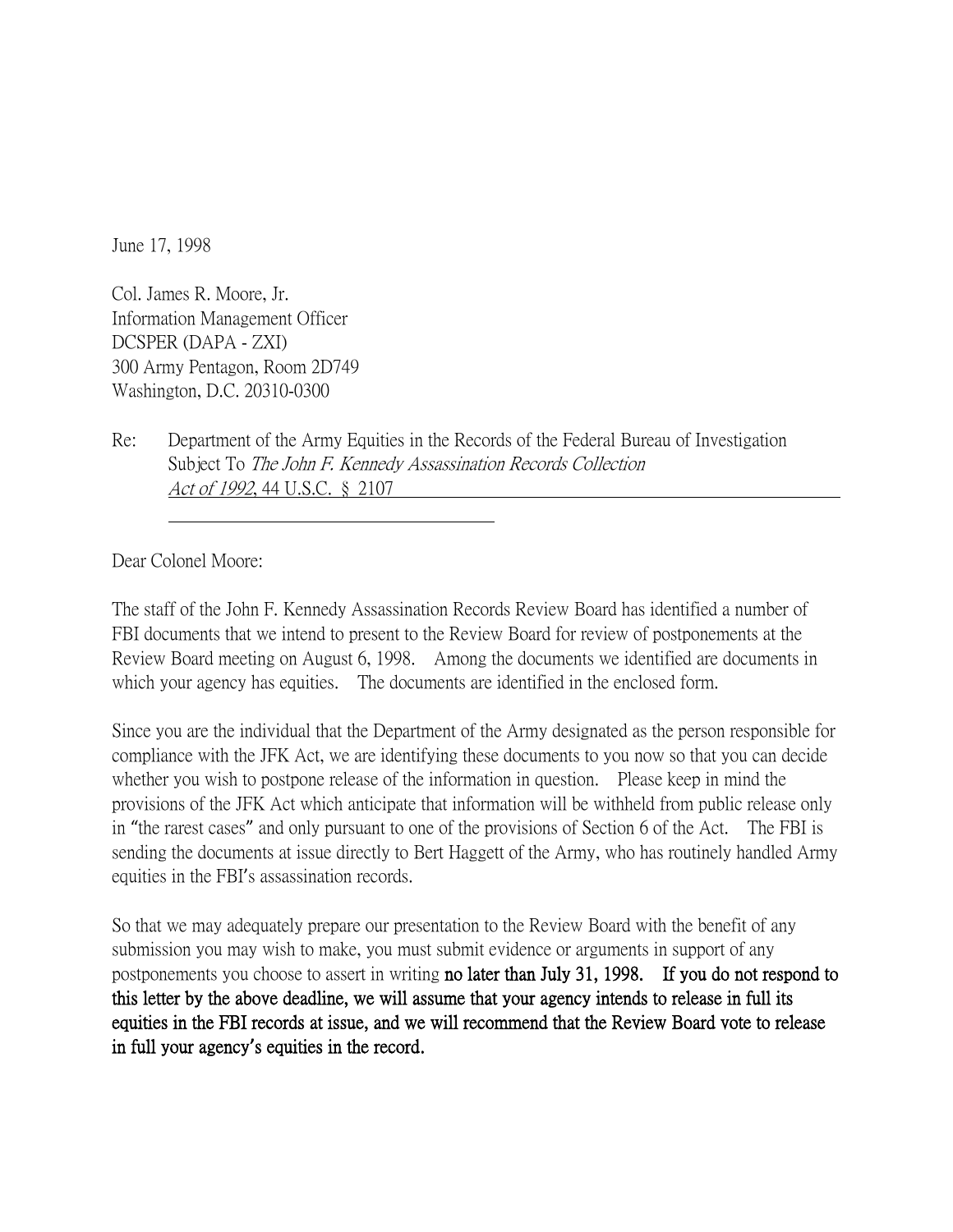Col. James R. Moore, Jr. June 17, 1998 Page 2

In many of the FBI documents with third agency equities, we believe that the third agencies could, consistent with their current guidelines for JFK assassination-related information, consent to full release of the information at issue.

If you have any questions regarding the documents identified on the enclosed forms, please call Carol Keeley or Debbie Beatty of the JFK Task Force at the FBI at (202) 324-0571 or Laura Denk or Kevin Tiernan of the Review Board staff at (202) 724-0088. Thank you, in advance, for your cooperation.

Sincerely,

T. Jeremy Gunn Executive Director

Enclosure

cc: Bert Haggett HQDA (DAMI-CIS(L)) Pentagon, Room 2D-481 Washington, D.C. 20332